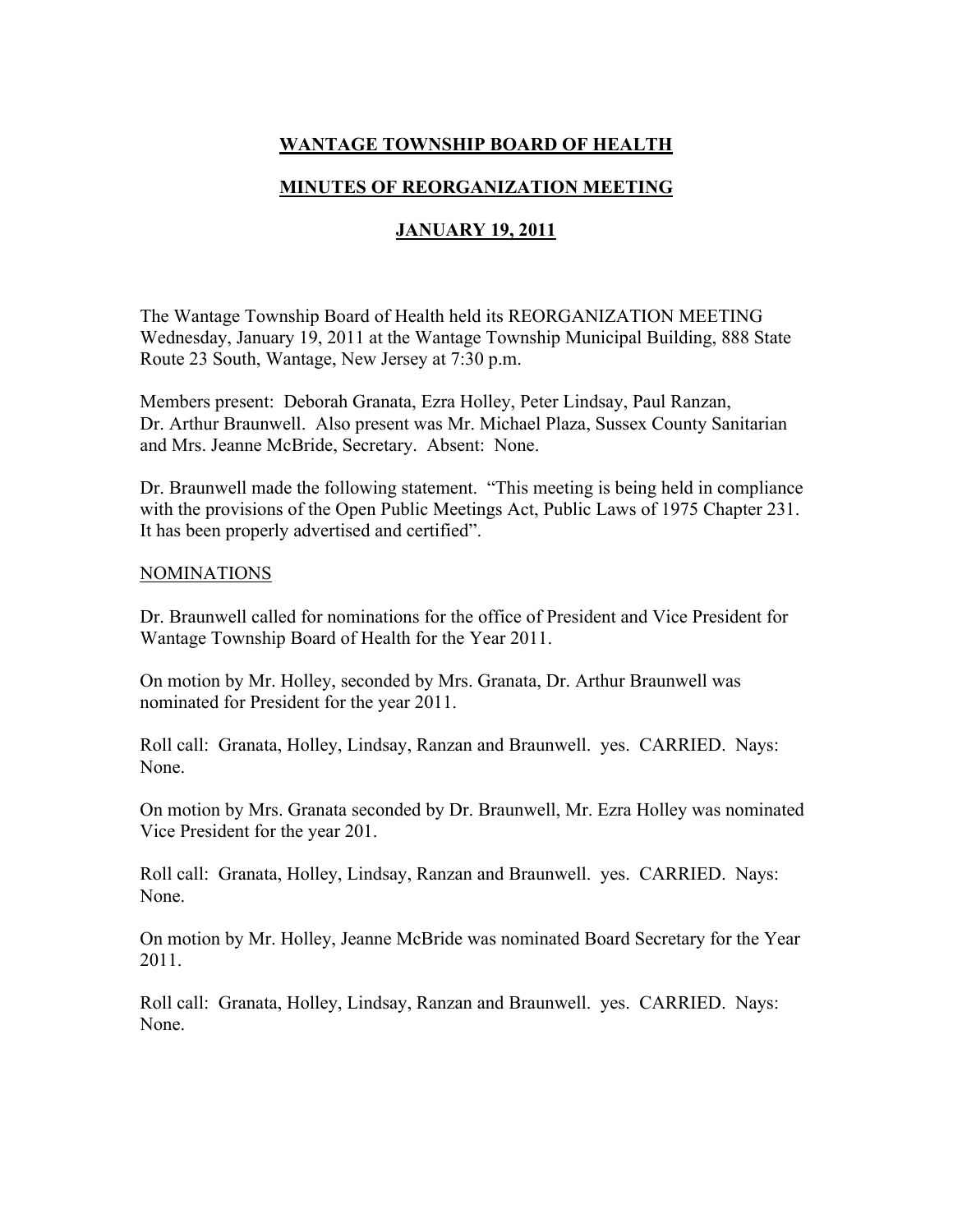On motion by Mrs. Granata, Christine Von Oesen was nominated Registrar of Vital Statistics for the Year 2011.

Roll call: Granata, Holley, Lindsay, Ranzan and Braunwell. yes. CARRIED. Nays: None.

### MEETING SCHEDULE FOR THE BOARD OF HEALTH AND NAMING THE OFFICIAL NEWSPAPERS OF THE BOARD OF HEALTH

On motion by Mr. Holley, seconded by Mrs. Granata, Board Meetings to be held on the second Wednesday of each month at the Wantage Municipal Building at 7:30 p.m. with the exception of the months of July and August when there will be no monthly meeting.

Roll Call: Granata, Holley, Lindsay, Ranzan and Braunwell. yes. CARRIED. Nays: None.

On motion by Mr. Ranzan seconded by Mrs. Granata, The New Jersey Herald and the New Jersey Sunday Herald were named the official newspapers for the Wantage Township Board of Health.

Roll call: Granata, Holley, Lindsay, Ranzan and Braunwell. yes. CARRIED. Nays: None.

#### **MINUTES**

On motion by Mr. Holley, seconded by Mr. Ranzan, the minutes of the meeting of December 8, 2010 were approved as presented and ordered filed. Ayes: Granata, Holley, Ranzan and Braunwell. Nays: None. Abstain: Lindsay. Absent: None.

#### READING OF REPORTS

| <b>County Health Department</b> | December 2010 |
|---------------------------------|---------------|
| Sanitarian Michael Plaza        | December 2010 |
| Registrar                       | December 2010 |
| Secretary                       | December 2010 |

#### DISCUSSION OF REPORTS

Mr. Plaza reported the following: Quarterly water test inspections were performed in the following establishments: Beemerville Orchards Franklin Sussex Auto Mall Sussex Motel Mainland Properties Pleasant Acres Campground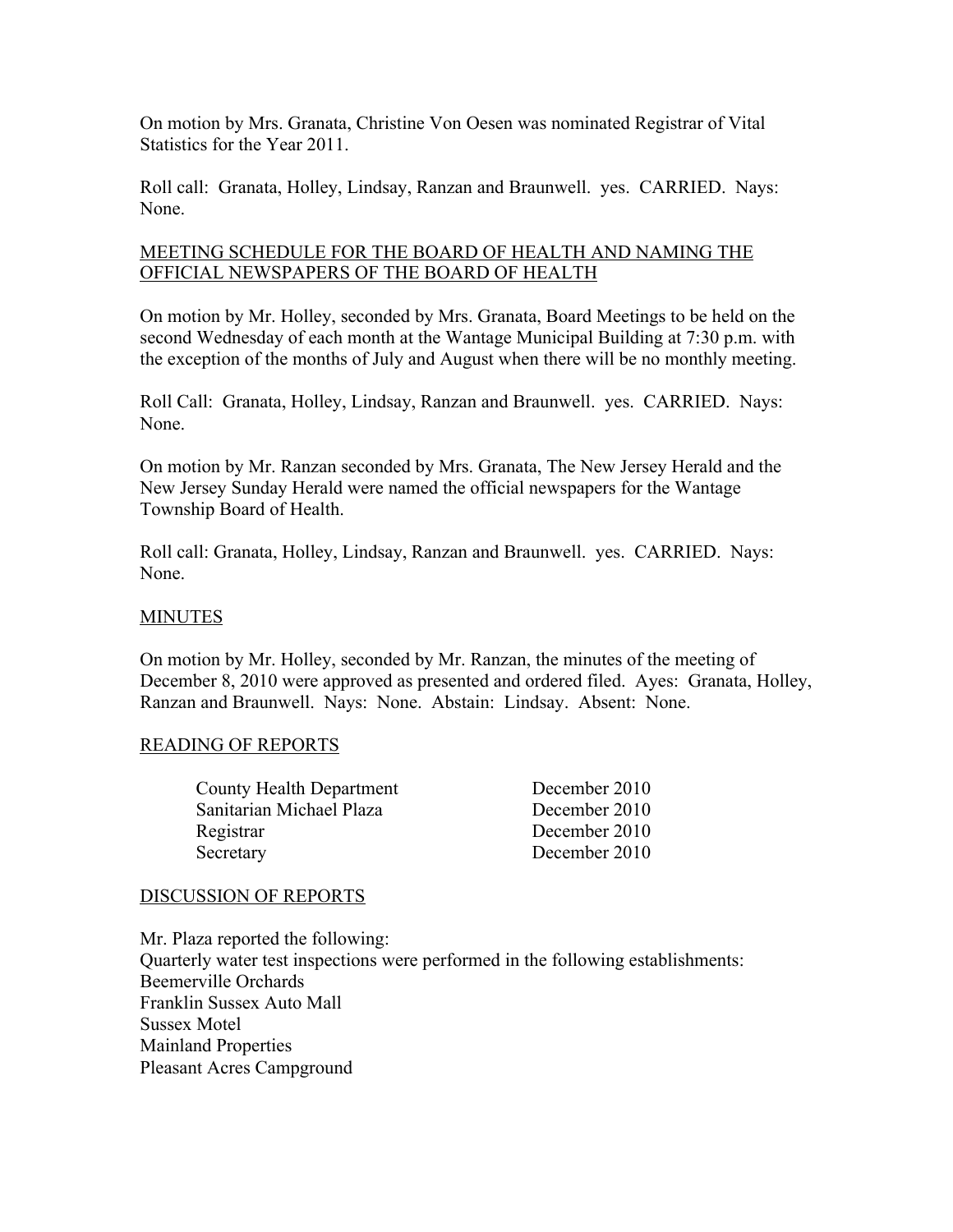The farm located at 16 Lewisburg Road has cleaned up the trash. The County is considering future prosecution in Superior Court.

A complaint was filed against 565 Land Development LLC claiming the company was dumping contaminated soil. The soil was purchased from Thorlabs. Thorlabs did have soil that was contaminated but the company had documentation proving where the contaminated soil went. After testing the soil at 565 Land Development LLC the soil was found to be clean. Mr. Zummo the owner of 565 Land Development did not receive permits for dumping, he is in the process of obtaining those permits.

### CORRESPONDENCE

NJLINCS: Public Health Update: MRSA reporting in NHSN for 2100 Public Health Advisory: Terror threat aimed to poison food. Public Health Update: Influenza surveillance report week ending December 18, 2010. Public Health Info: Influenza vaccine mandate. Public Health Info: CDC Guidance- Use of influenza antiviral agents and rapid influenza diagnostic tests.

DISCUSSION OF CORRESPONDENCE None

NEW BUSINESS None

OLD BUSINESS None

OPEN PUBLIC SESSION None

#### ADJOURNMENT

Mr. Ranzan made the motion to adjourn, seconded by Mr. Lindsay. Ayes: Granata, Holley, Lindsay, Ranzan and Braunwell. yes. CARRIED. Nays: None.

Respectfully submitted, Jeanne M. McBride, Secretary, Board of Health